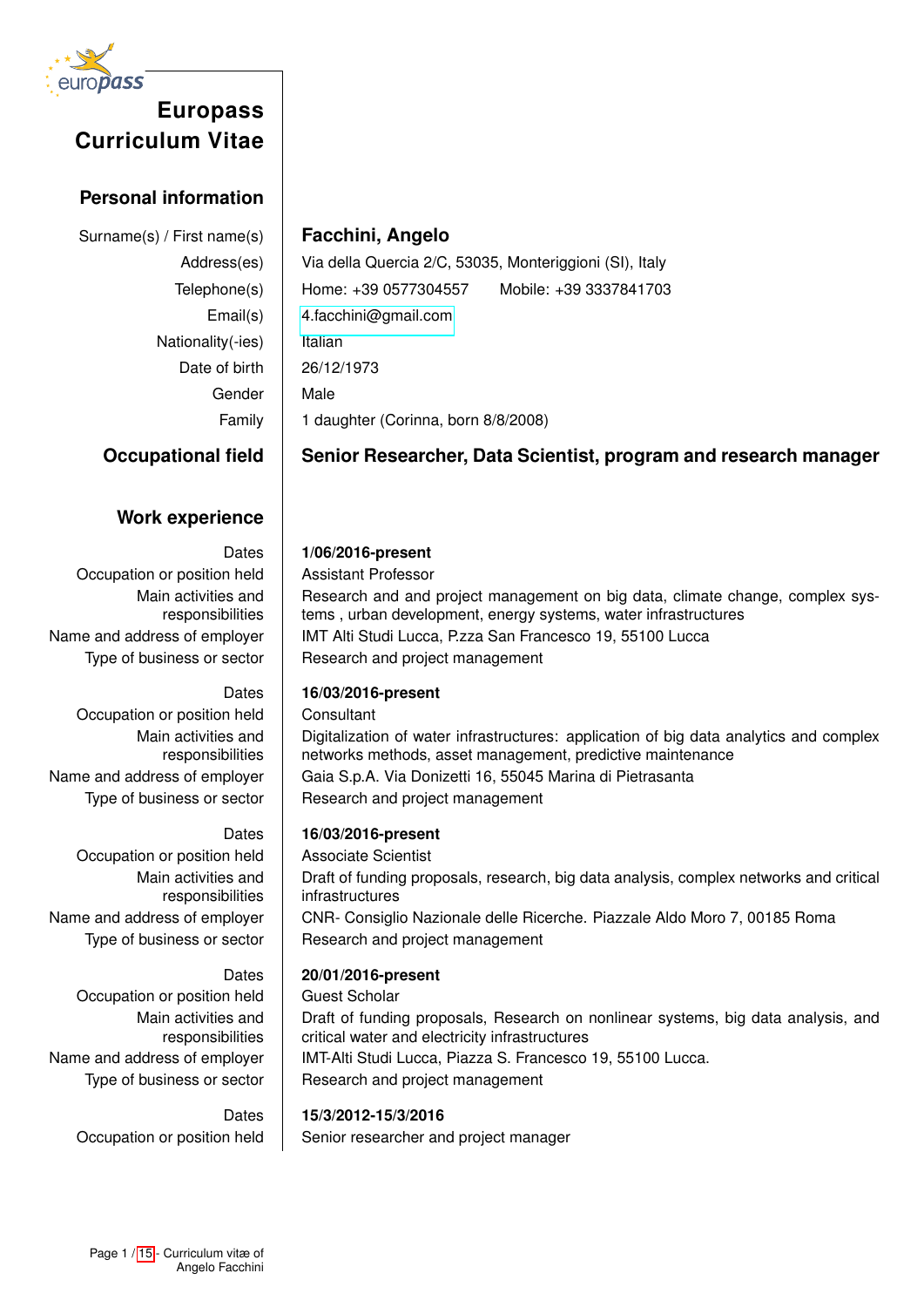Main activities and responsibilities Research, project management and coordination, data analysis, stakeholder engagement, sustainable urban development, urban metabolism, energy, water and waste flows in Megacities, resilience of urban systems and critical infrastructures, energy use and energy efficiency in cities and in the built environment, energy use in informal settlements, communication and dissemination activities Name and address of employer | Enel Foundation, Viale Regina Margherita 137, 00198 Rome Type of business or sector  $\Box$  Research, project management, stakeholder engagement, sustainable urban development, communication and dissemination activities Dates **1/1/2011-30/9/2011** Occupation or position held Post-doc Main activities and responsibilities Time series analysis and prediction of network electric load. Name and address of employer | University of Siena, Department of Information Engineering, Via Roma 56, 53100, Siena, Italy. Type of business or sector | Research, data analysis, FP7 Project ADDRESS, WP3, Task 3.5 Dates **1/3/2009-1/5/2009** Occupation or position held Guest Scientist Main activities and responsibilities Research on project: *Stochastic perturbation of the bifurcation parameters of the parametrically forced pendulum.* Name and address of employer | Max-Planck-Institut für Physik komplexer Systeme, Nöthnitzerstraße 38, D-01187 Dresden. Type of business or sector  $\parallel$  Research and data analysis Dates **1/1/2007-31/12/2010** Occupation or position held | Research assistant Main activities and responsibilities Research on Complex Systems, data analysis (biophysics, statistical physics, finance), game theory, teaching Name and address of employer | University of Siena, Department of Information Engineering, Via Roma 56, I-53100, Siena. Type of business or sector  $\parallel$  Research and data analysis Dates **1/12/2006-31/12/2006** Occupation or position held | Researcher Main activities and responsibilities Research on the project: *Nonlinear time series analysis: from biophysical phenomena to ecology.* Name and address of employer | University of Siena, Center for the Study of Complex Systems, Via Roma 56, I-53100, Siena. Type of business or sector  $\parallel$  Research and data analysis Dates **20/9/2006-20/11/2006** Occupation or position held | Guest Scientist Main activities and responsibilities Research on project: *Nonlinear analysis of cardiac time series.* Name and address of employer | Max-Planck-Institut für Physik komplexer Systeme, Nöthnitzerstraße 38, D-01187 Dresden. Type of business or sector  $\parallel$  Research and data analysis Dates **1/5/2005-1/5/2006** Occupation or position held | Post-Doc Main activities and responsibilities Research on biophysical phenomena. Name and address of employer | University of Siena, Department of Chemical and biosystems sciences, University of Siena, Via della Diana 2/A, I-53100, Siena. Type of business or sector  $\parallel$  Research and data analysis

Dates **20/5/2005-20/6/2005**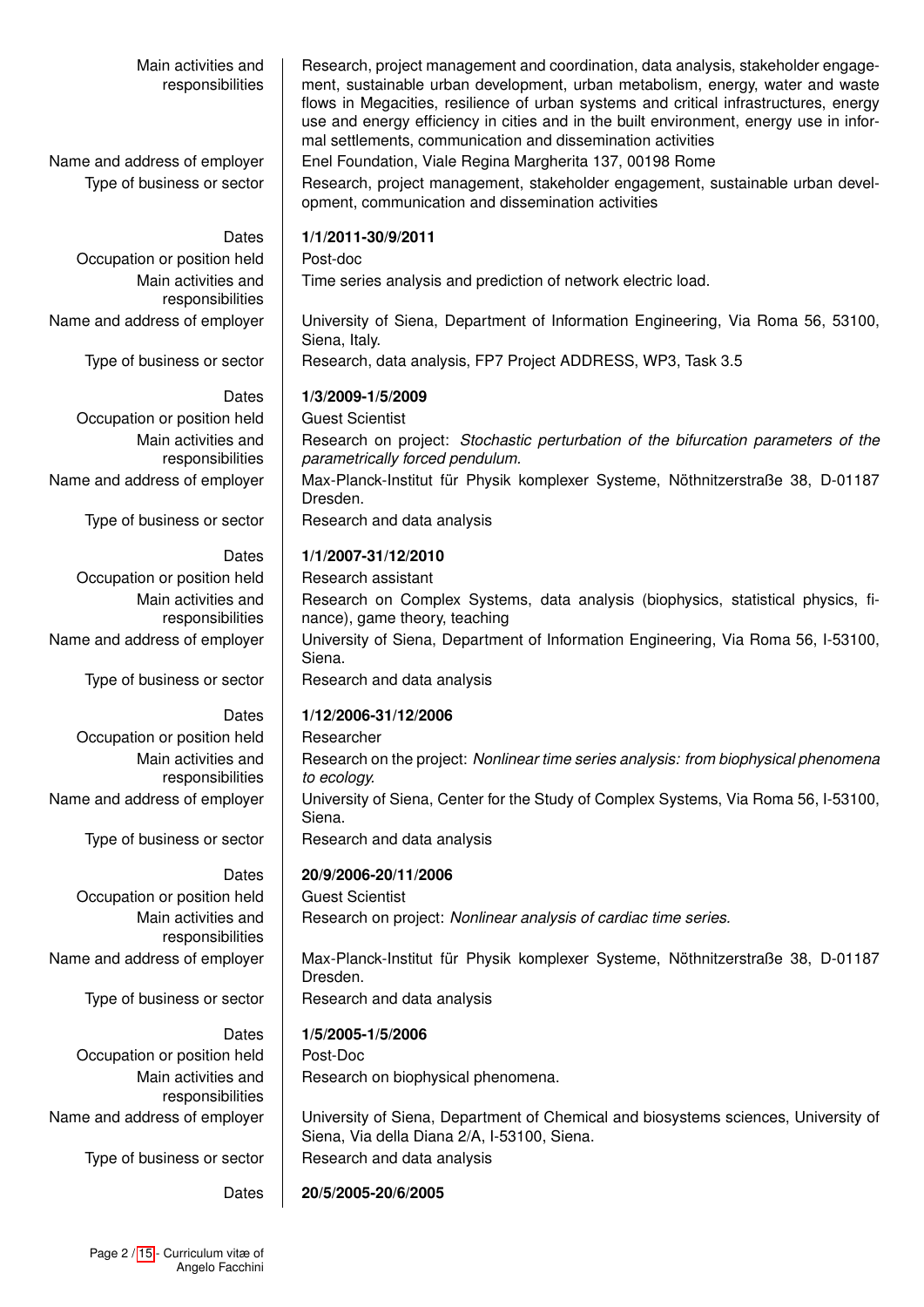Occupation or position held | Guest Scientist Main activities and responsibilities

Type of business or sector  $\parallel$  Research and data analysis

Occupation or position held | Guest Scientist Main activities and responsibilities

Occupation or position held | Guest Scientist Main activities and responsibilities

Type of business or sector  $\parallel$  Research and data analysis

Occupation or position held | PhD student Main activities and responsibilities

# **Education and training**

Title of qualification awarded  $\parallel$  Ph.D in Physical chemistry. Principal subjects/Occupational skills covered

Name and type of organization providing education and training

Title of qualification awarded | Laurea Principal subjects/Occupational skills covered

Name and type of organization providing education and training

Title of qualification awarded  $\parallel$  Maturità Scientifica Name and type of organization providing education and training

## **Personal skills and competences**

Mother tongue(s) **Italian**

Research on project: *Investigation of pattern formation in recurrence plots from biophysical systems.*

Name and address of employer | Max-Planck-Institut für Physik komplexer Systeme, Nöthnitzerstraße 38, D-01187 Dresden.

### Dates **1/8/2004-30/9/2004**

Research on project: *Investigation of structures in recurrence plots from nonstationary time series.* Name and address of employer | Max-Planck-Institut für Physik komplexer Systeme, Nöthnitzerstraße 38, D-01187 Dresden.

Type of business or sector  $\parallel$  Research and data analysis

### Dates **1/8/2003-31/12/2003**

Research on project: *Models and phenomena of voice production.*

Name and address of employer | Max-Planck-Institut für Physik komplexer Systeme, Nöthnitzerstraße 38, D-01187 Dresden.

Siena, Via della Diana 2/A, I-53100, Siena.

## Dates **1/11/2001-1/11/2004**

Analysis on nonlinear systems, nonlinear chemistry, time series analysis of biophysical phenomena, sustainable development, material flow analysis Name and address of employer | University of Siena, Department of Chemical and Biosystems sciences, University of

Type of business or sector **Research on data analysis, material flow accounting, sustainability sciences** 

## date 18/2/2005

Analysis on nonlinear systems, nonlinear chemistry, time series analysis of biophysical phenomena. Thesis title: *Encounters with ecodynamics: an exploration of complex systems*.

University of Siena.

## date 8/10/2001

Complex systems, genetic algorithms, data mining. Thesis title:*Evolutionary algorithms with interactive fitness for the electronic commerce*. University of Siena.

## date 20/7/1992

Istituto Sacro Cuore di Gesù, Via Campansi 31, I-53100, Siena.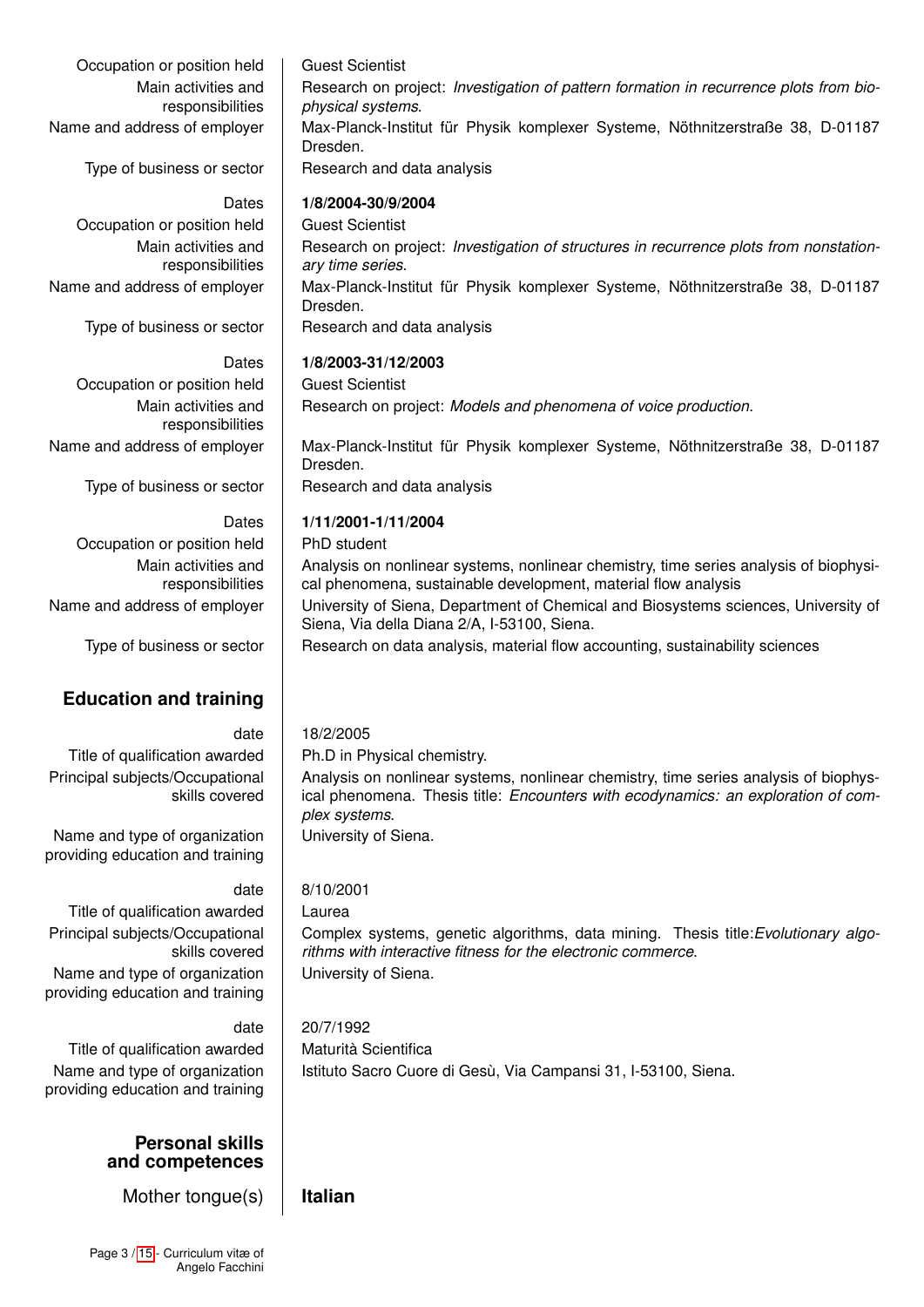| Other language(s)                                | English, German                                                                                                 |                                           | Writing                                                |                                                                                  |                                                                                                                                                                                                                                                       |
|--------------------------------------------------|-----------------------------------------------------------------------------------------------------------------|-------------------------------------------|--------------------------------------------------------|----------------------------------------------------------------------------------|-------------------------------------------------------------------------------------------------------------------------------------------------------------------------------------------------------------------------------------------------------|
| Self-assessment<br>European level <sup>(*)</sup> | <b>Understanding</b>                                                                                            |                                           |                                                        | <b>Speaking</b>                                                                  |                                                                                                                                                                                                                                                       |
|                                                  | Listening                                                                                                       | Reading                                   | Spoken<br>interaction                                  | Spoken<br>production                                                             |                                                                                                                                                                                                                                                       |
| <b>English</b>                                   | B2                                                                                                              | $\overline{C1}$                           | $\overline{B2}$                                        | $\overline{C1}$                                                                  | $\overline{C1}$                                                                                                                                                                                                                                       |
| German                                           | $\overline{A2}$                                                                                                 | $\overline{B1}$                           | $\overline{B1}$                                        | $\overline{B1}$                                                                  | $\overline{B1}$                                                                                                                                                                                                                                       |
|                                                  |                                                                                                                 |                                           | (*) Common European Framework of Reference (CEF) level |                                                                                  |                                                                                                                                                                                                                                                       |
| Social skills and<br>networking                  |                                                                                                                 |                                           |                                                        |                                                                                  |                                                                                                                                                                                                                                                       |
| Team work                                        |                                                                                                                 |                                           |                                                        |                                                                                  | I have worked in various research teams with strong interdisciplinary characteristics.                                                                                                                                                                |
|                                                  | - Networking and management of multidisciplinary research groups.                                               |                                           |                                                        |                                                                                  |                                                                                                                                                                                                                                                       |
|                                                  | - Attitude to diplomatic negotiation, resolution of conflicts and difficulties.                                 |                                           |                                                        |                                                                                  |                                                                                                                                                                                                                                                       |
|                                                  |                                                                                                                 |                                           |                                                        | - Intercommunication between science, research, institutional and civil society. |                                                                                                                                                                                                                                                       |
| International cooperations                       |                                                                                                                 |                                           |                                                        | During my career I established the following partnerships and cooperations:      |                                                                                                                                                                                                                                                       |
|                                                  | - Prof. Mauro Rustici, Sassari University, Italy. Nonlinear chemistry and the<br>Belousov-Zhabotinsky reaction. |                                           |                                                        |                                                                                  |                                                                                                                                                                                                                                                       |
|                                                  |                                                                                                                 | stationary time series, Recurrence Plots. |                                                        |                                                                                  | - Prof. Holger Kantz, Max Planck Institute for the Physics of complex Sys-<br>tems, Dresden. Models and Phenomena of voice production, Analisys of non-                                                                                               |
|                                                  | diographyc signals.                                                                                             |                                           |                                                        |                                                                                  | - Prof. Felice Petraglia, Dept. of Pediatrics, obstetrics and reproduc- tive<br>medicine, Siena University. Application of Time series analysis to tochocar-                                                                                          |
|                                                  |                                                                                                                 | series analysis to newborn cries.         |                                                        |                                                                                  | - Dr. Carlo Bellieni, Dept. of Obstetric, Siena University. Application of Time                                                                                                                                                                       |
|                                                  | analysis of primates.                                                                                           |                                           |                                                        |                                                                                  | - Prof. Nobuo Masataka, Primate research institute, University of Kyoto. Speech                                                                                                                                                                       |
|                                                  |                                                                                                                 |                                           |                                                        |                                                                                  | - Prof. Roberto Livi, Dept.of Physics, University of Florence, and Dr. Antonio<br>Politi, Institute for the Study of Complex Systems, CNR, Florence. Nonlinear<br>analysis of RR interval time series under the point of view of statistical physics. |
|                                                  |                                                                                                                 | fluctuations in open quantum systems.     |                                                        |                                                                                  | - Dr. Sandro Wimberger, Dept. of Physics, University of Heidelberg. Multifractal                                                                                                                                                                      |
|                                                  | analysis.                                                                                                       |                                           |                                                        |                                                                                  | - Prof. Stefano Ruffo, Dept. of Energetics, University of Florence. Long range<br>correlations in the dynamics of the Hamiltonian Mean Field model, fluctuation                                                                                       |
|                                                  |                                                                                                                 | histochemical images of lung cancer.      |                                                        |                                                                                  | - Dr. Donatella Spina, Unità Operativa Complessa di Anatomia Patologica, Uni-<br>versity of Siena. Development of new diagnostic tools based on the analysis of                                                                                       |
|                                                  | sounds.                                                                                                         |                                           |                                                        |                                                                                  | - Dr. Marcello Rossi, U.O. Fisiopatologia e Riabilitazione Respiratoria, Azienda<br>Ospedaliera Universitaria Senese. Recurrence quantification analysis of lung                                                                                      |
|                                                  | urban ecosystems.                                                                                               |                                           |                                                        |                                                                                  | - Prof. Chris Kennedy, Dept. of civil engineering, University of Toronto. Sustain-<br>able urban development, urban metabolism of megacities; Thermodynamics of                                                                                       |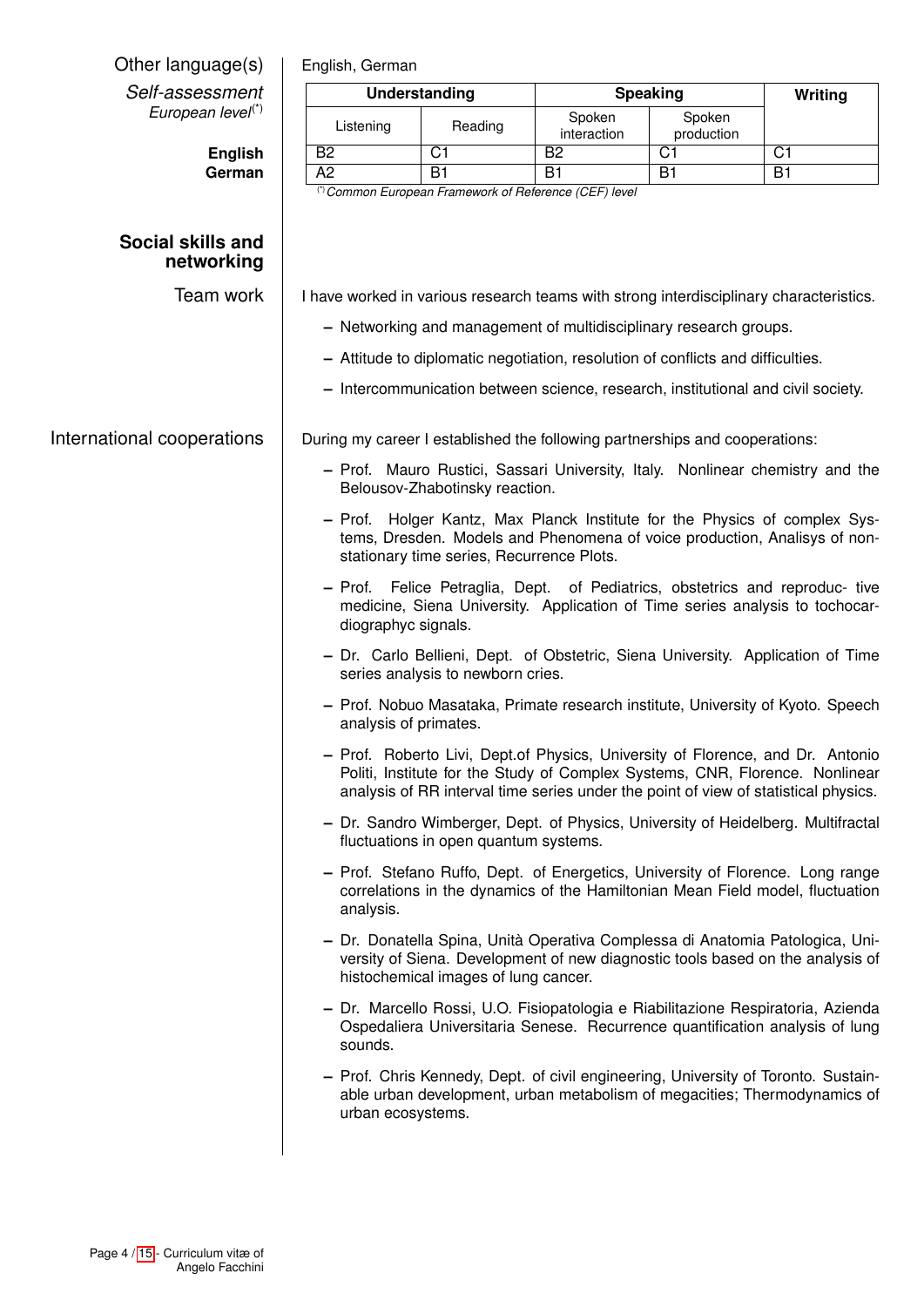|                   | - Prof. Federico Butera, Dept. ABC, Politecnico di Milano. Energy efficiency of<br>the built environment, energy use patterns in informal settlements of developing<br>countries.                                                          |
|-------------------|--------------------------------------------------------------------------------------------------------------------------------------------------------------------------------------------------------------------------------------------|
|                   | - Prof. Oriol Nel-lo, Dept. of Geography, Autonomous University of Barcelona.<br>THe evolution of the city and its relationships with energy.                                                                                              |
|                   | - Prof. Gianluca Bocchi, Dept. of social and human sciences, University of Berg-<br>amo. Urbanization and complex systems, sustainable urban development.                                                                                  |
|                   | - Prof. Nicoletta Trasi, Dept. of Architecture, University La Sapienza. Energy<br>efficiency of the built environment.                                                                                                                     |
|                   | - Dr. Alessandro Rubino, Senior Editor, Nature Publishing Group. Effect of regu-<br>lation of electricity markets, consumer behavior.                                                                                                      |
|                   | - Dr. Antonio Scala, CNR-Institute of Complex Systems, University of Rome "La<br>Sapienza". Big data analytics, complex networks and Nonlinear phenomena<br>and characterization of electrophysiology of plants, critical infrastructures. |
|                   | - Prof. Andrea Vitaletti, Dept. of Engineering and Control. Electrophysiology of<br>plants                                                                                                                                                 |
|                   | - Prof. Guido Caldarelli, IMT Alti Studi Lucca, Big data analytics, complex net-<br>works, water and electricity critical infrastrucures.                                                                                                  |
| Teaching activity |                                                                                                                                                                                                                                            |
|                   | 2006 Lectures (10 hours) on Nonlinear time series analysis, Dept. of Information<br>Engineering, Siena.                                                                                                                                    |
|                   | 2007 Lectures (20 hours) on Nonlinear time series analysis, Dept. of Information<br>Engineering, Siena.                                                                                                                                    |
|                   | 2008 Lectures (20 hours) on Nonlinear time series analysis, Dept. of Information<br>Engineering, Siena.                                                                                                                                    |
|                   | 2009 Lectures (20 hours) on Nonlinear time series analysis, Dept. of Information<br>Engineering, Siena.                                                                                                                                    |
|                   | 2010 Lectures (20 hours) on Game theory, Dept. of Information Engineering, Siena.                                                                                                                                                          |
|                   | 2010 Lectures (40 hours) on Modelling of environmental systems, Dept. of Informa-<br>tion Engineering, Siena.                                                                                                                              |
|                   | 2011 Lectures (20 Hours) on Nonlinear time series analysis, Dept. of Information<br>Engineering, Siena.                                                                                                                                    |
|                   | 2011 Lectures (20 hours) on Game theory, Dept. of Information Engineering, Siena.                                                                                                                                                          |
|                   |                                                                                                                                                                                                                                            |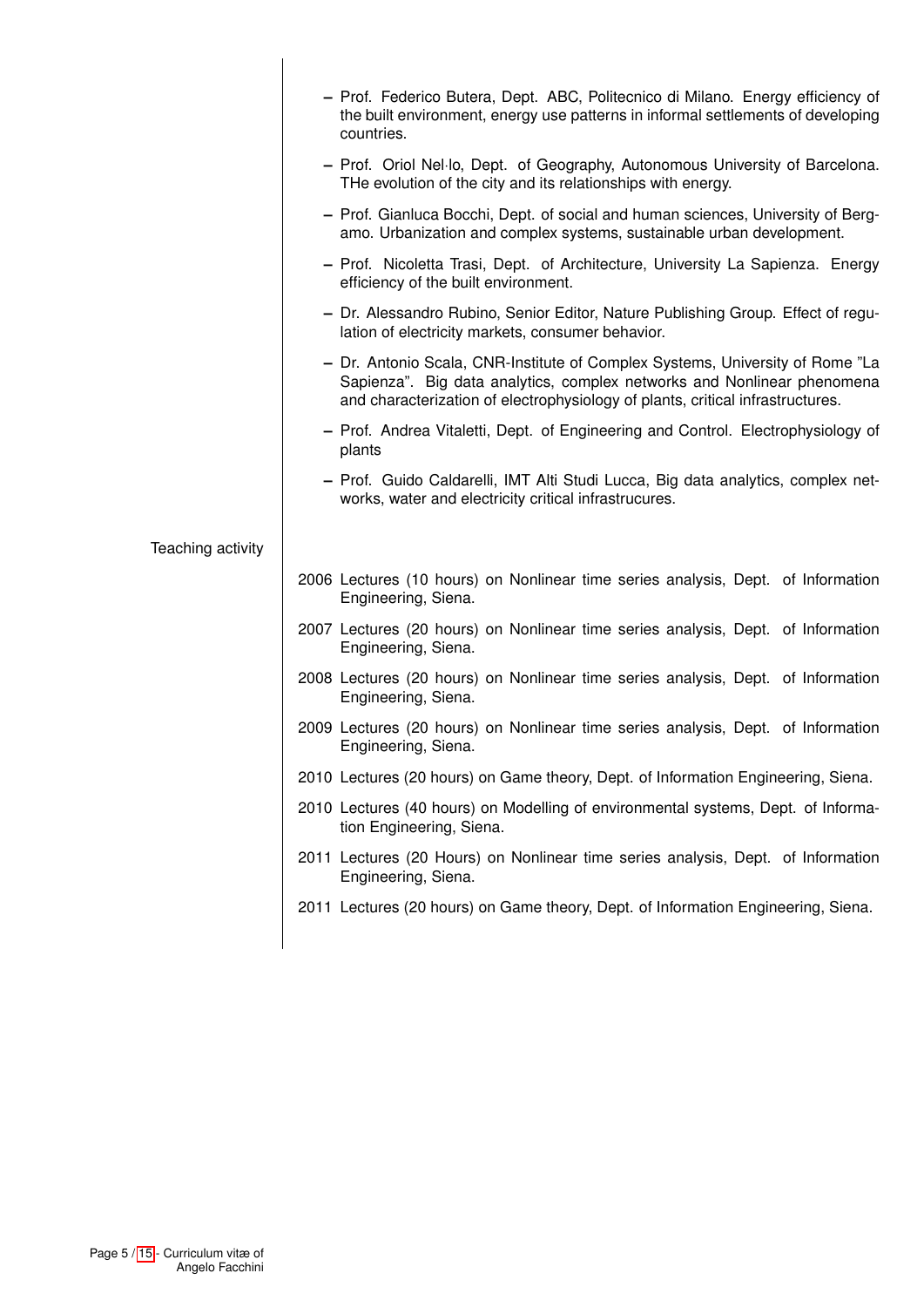| Thesis advisorships       | I have been Co-advisor of the following students:                                                                                                                                                                                                 |  |  |  |
|---------------------------|---------------------------------------------------------------------------------------------------------------------------------------------------------------------------------------------------------------------------------------------------|--|--|--|
|                           | - Francesca D'Auria, thesis title: Pattern proliferativo e aggressività biologica delle<br>neoplasie. Approssimazioni poligonali e region detection su array istopatologici,<br>Department of Information Engineering, University of Siena, 2009. |  |  |  |
|                           | - Domenico Carlomagno, thesis title: Algoritmi per l'ottimizzazione di strategie di<br>trading, Department of Information Engineering, University of Siena, 2010.                                                                                 |  |  |  |
|                           | - Carmine Lianza, thesis title: Ottimizzazione di tecniche di trading sui mercati<br>finanziari, Department of Information Engineering, University of Siena, 2010.                                                                                |  |  |  |
|                           | - Martina Falsetti, thesis title: Processi decisionali nell'ambito della prevenzione<br>sanitaria: Il caso dell'influenza A, Department of Information Engineering, Uni-<br>versity of Siena.                                                     |  |  |  |
|                           | - Caterina Bianciardi, thesis title: Studio di problematiche sociali attraverso la<br>teoria dei giochi, Department of Information Engineering, University of Siena,<br>2010.                                                                     |  |  |  |
|                           | - Chiara Ciani, thesis title: Implementazione di un gioco sulle problematiche so-<br>ciali nelle popolazioni studentesche, Department of Information Engineering,<br>University of Siena, 2010.                                                   |  |  |  |
|                           | - Carolina Tuzzami, thesis title: Analisi dei dati relativi ai risultati di un gioco su<br>tematiche sociali, Department of Information Engineering, University of Siena,<br>2010.                                                                |  |  |  |
|                           | - Giuseppe Bonagura, Thesis title: Predizione del carico elettrico a breve ter-<br>mine mediante reti neurali, Department of Information Engineering, University<br>of Siena, 2010.                                                               |  |  |  |
|                           | - Paolo Cini, Thesis title: Predizione a breve termine del carico elettrico medi-<br>ante support vector machines: analisi e confronti, Department of Information<br>Engineering, University of Siena, 2011.                                      |  |  |  |
|                           | - Alessio Lenzini, Thesis title: Recurrence Quantification Analysis for the Classi-<br>fication of Lung Sounds, Department of Information Engineering, University of<br>Siena, 2012                                                               |  |  |  |
| Organizational skills and | I am present in the organizing staff/committee of the following international events:                                                                                                                                                             |  |  |  |
| competences               | 2004 Organizing staff of the Conference of the Italian Society of Chemistry.                                                                                                                                                                      |  |  |  |
|                           | 2005 Co-organizer of the International advanced school on nonlinear analysis of com-<br>plex dynamical systems.                                                                                                                                   |  |  |  |
|                           | 2007 Co-Organizer of the Second International Workshop on Recurrence Plots,<br>Siena, 10-12 September 2007.                                                                                                                                       |  |  |  |
|                           | 2010 Organizing staff of the Mind Force Conference, Siena, 7-8 October 2010.                                                                                                                                                                      |  |  |  |
|                           | 2013 Organizing staff of the international conference "Energies for future urban envi-<br>ronment", Rome 2-3 July 2013.                                                                                                                           |  |  |  |
|                           | 2015 Organizer of the International Symposium "Energy and material flows in megac-<br>ities" as side event of the conference "Ecology at the interface", Rome 21-25<br>September 2015                                                             |  |  |  |
|                           |                                                                                                                                                                                                                                                   |  |  |  |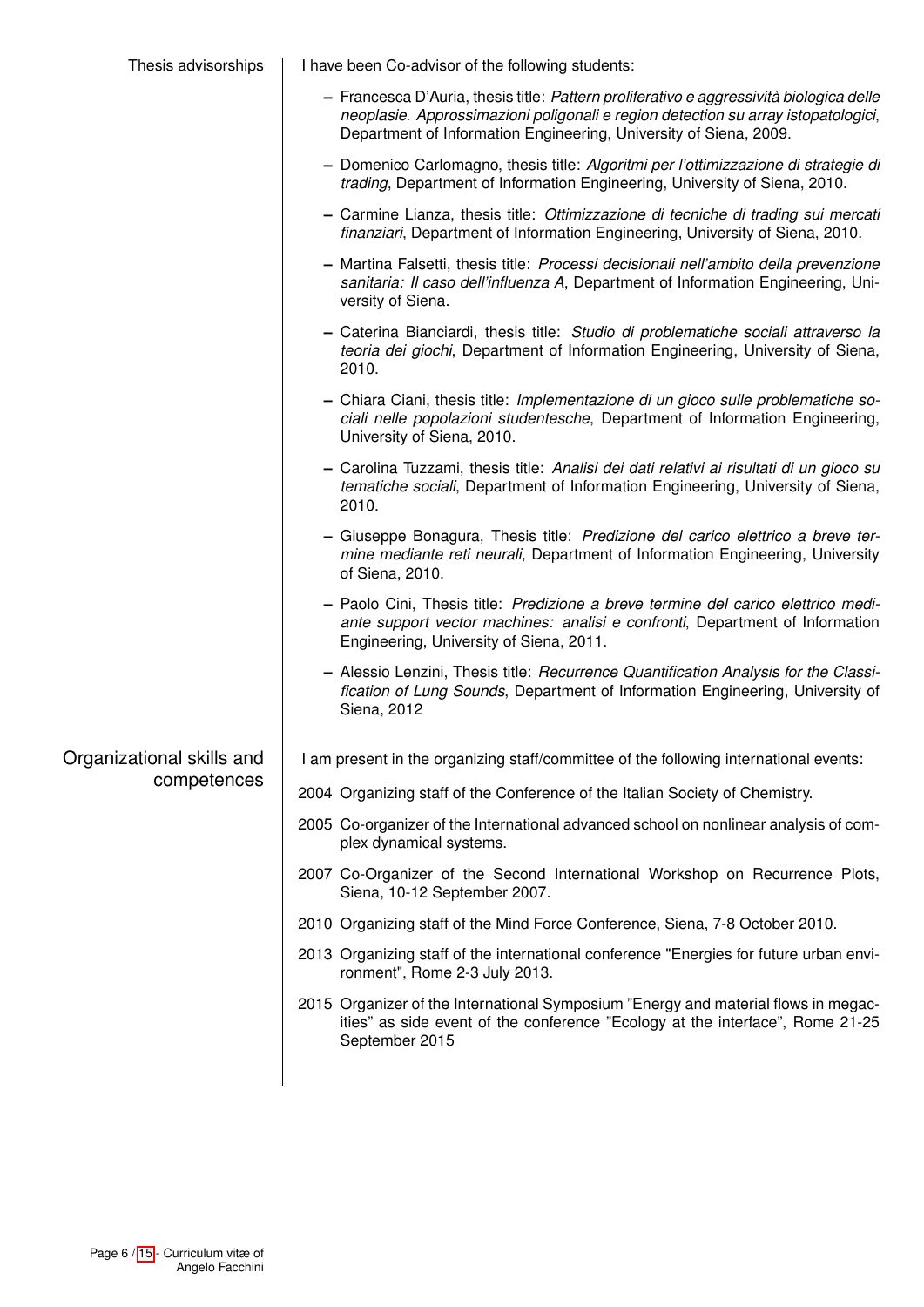My main skill and scientific production is in the field to data analysis and statistical characterization of natural and artificial phenomena. I am expert of both linear and nonlinear techniques of identification, filtering, feature extraction, and prediction. My interests also involve big data analytics, complex networks and spatio-temporal analysis and prediction of distributed systems (including image analysis)

### **Sustainable urban development**

During my PhD I developed research activities with Prof. Enzo Tiezzi. My expertise was mainly focused in data analysis, material flow analysis, and greenhouse gas accounting. At Enel Foundation, in the double role of project manager and researcher, I have been in charge of research activities on sustainable urban development. The main topics are:

- 1. Thermodynamics of complex urban systems.
- 2. Comparative analysis of *urban metabolism* (i.e. energy, material and waste flows) of megacities.
- 3. The transformation of the city and its impact on energy consumption, with a focus on the *città consolidata*
- 4. Energy efficiency and energy use in informal settlements of developing countries.
- 5. Energy efficiency of the built environment.
- 6. Urban resilience and critical infrastructures, climate change adaptation in cities.
- 7. Relationships between energy and material flows and quality of life in cities.
- 8. Big data, smart cities and digital integration of infrastructures.

As project manager I managed the publication of the volume *Cities in the 21st Century*, edited by R. Mele and Oriol Nel-lo and published by Routledge.

## **Analysis and prediction of electricity distribution networks and electricity markets**

- **–** Within the project ADDRESS I worked on time series analysis identification and prediction of active demand in electric load time series by means of nonlinear stochastic models.
- **–** Effect of regulatory frameworks on the dynamics of UK electricity market.

### **European projects**

I have experience in working within the 7th Framewok Program (FP7) projects of the European Union and in the general organization of their funding schemes, with particular skills in "Cooperation" calls with STREP funding.

### **Nonlinear chemistry**

During my PhD, under the supervision of Enzo Tiezzi and Mauro Rustici, I worked on nonlinear phenomena in the Belousov-Zhabotinsky (BZ) Reaction both from the theoretical and the experimental point of view. My expertise ranged from the experimental set-up of the reaction to the analysis of the time series, which showed a Ruelle-Taken-Newhouse transition to chaos. My efforts have been also devoted to the study of the BZ reaction in two dimensional lipidic substrates. I am familiar with the basic techniques and instruments of a chemistry laboratory.

**Nonlinear Time Series Analysis of biophysical and ecological signals.**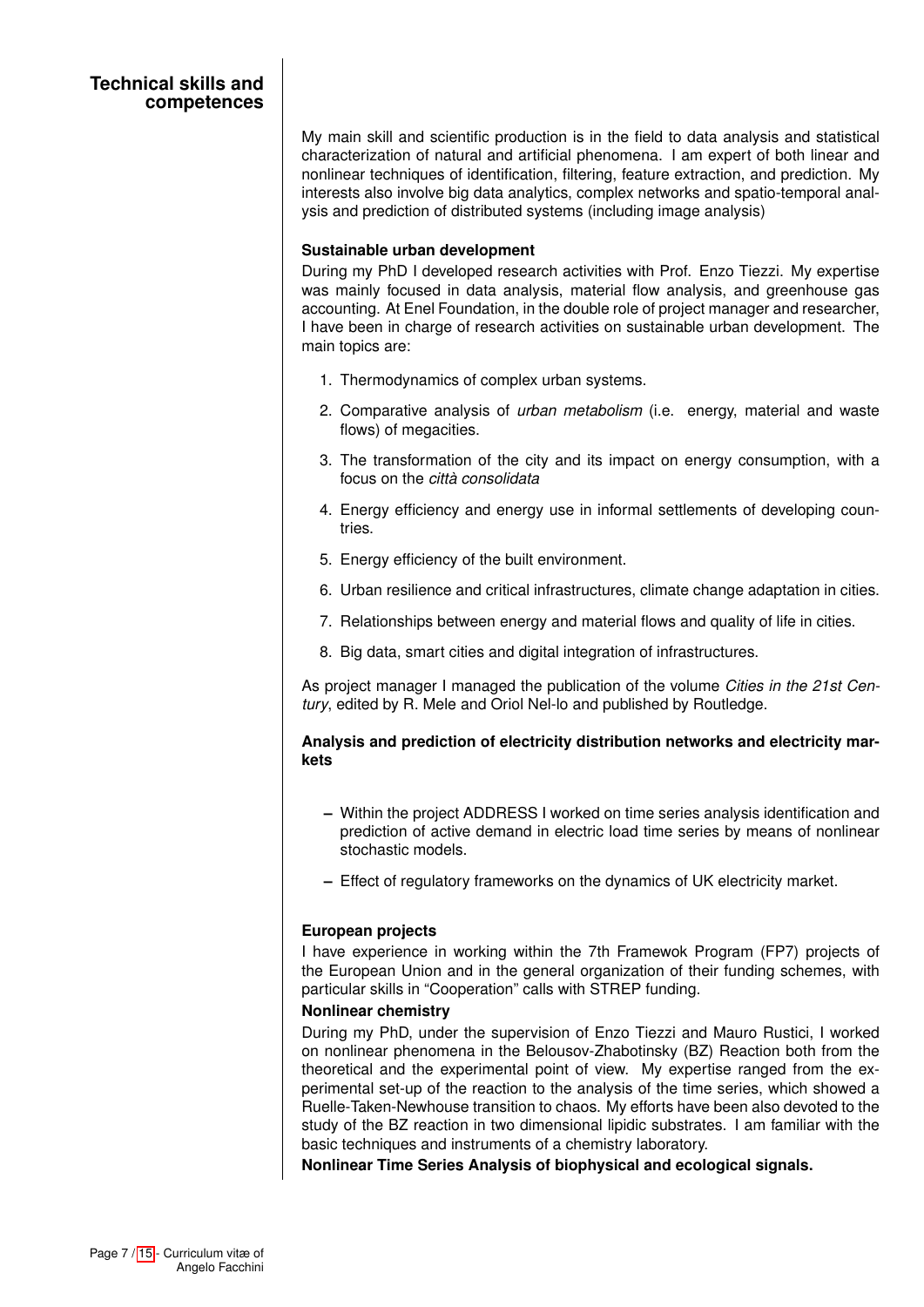In am expert of methods for detecting nonlinear phenomena in experimental time series. In particular, I like to work with biophysical and ecological data:

- **–** Analysis of dissolved oxygen in aquatic ecosystems.
- **–** Nonlinear phenomena in human and animal vocalizations.
- **–** Analysis of newborn cry recordings.
- **–** Analysis of lung sounds.
- **–** Electrophysiology of plants.

Under the theoretical point of view, my contribution is mainly devoted to:

- **–** Analysis of non-stationary time series.
- **–** Theoretical aspects of Recurrence Plots and Recurrence Quantification Analysis.
- **–** Multifractal analysis of time series showing high fluctuating behavior, with particular interest in cardiac signals.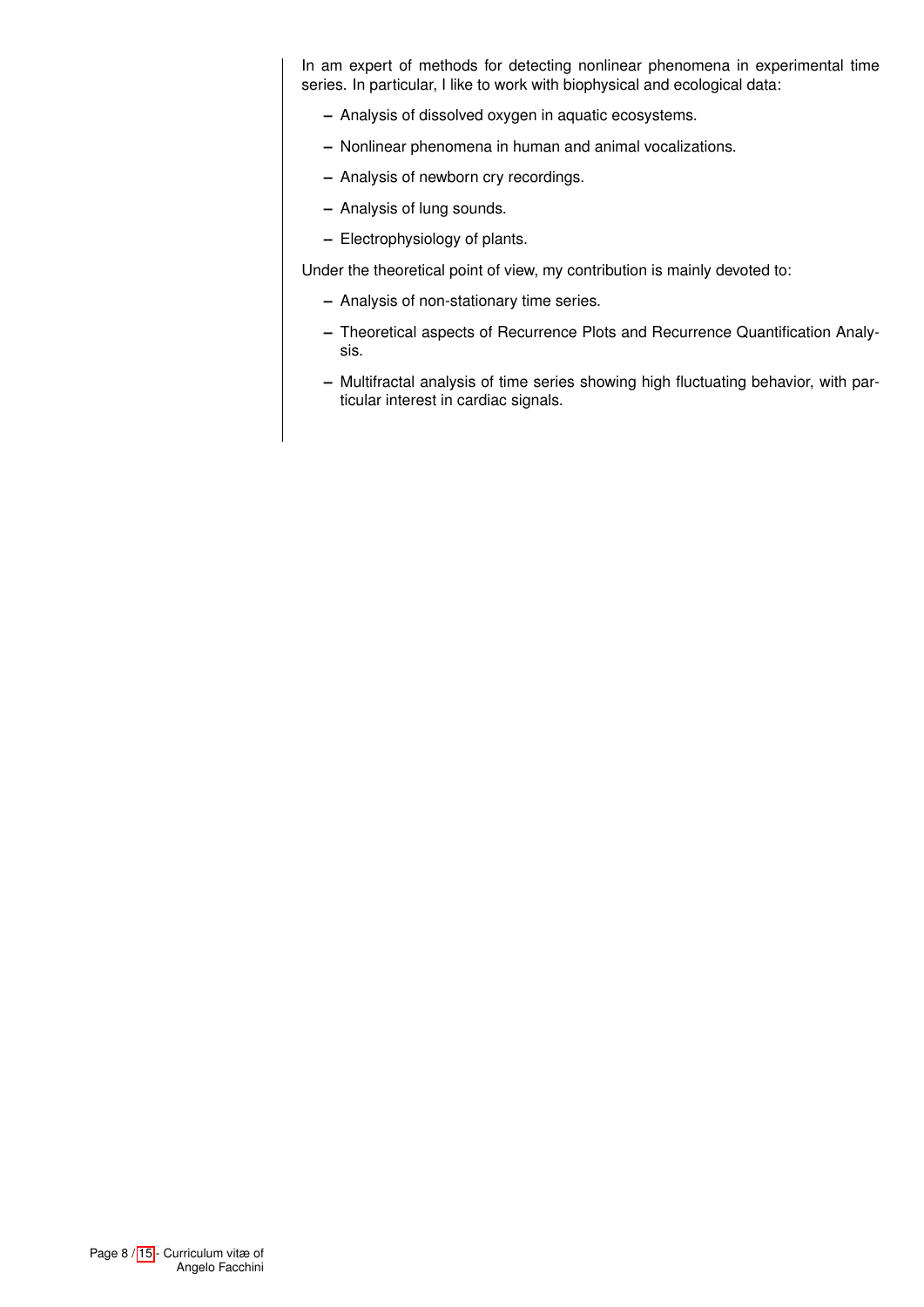|                                    | <b>Spatially distributed systems</b><br>By using the Generalized Recurrence Quantification analysis I worked on the iden-<br>tification of bifurcations in spatially distributed systems, with particular interest in<br>reaction-diffusion phenomena, such as the BZ reaction (experimental point of view)<br>and the complex Ginzburg-Landau equation (theoretical point of view). This scientific<br>activity is mainly focused towards: |
|------------------------------------|---------------------------------------------------------------------------------------------------------------------------------------------------------------------------------------------------------------------------------------------------------------------------------------------------------------------------------------------------------------------------------------------------------------------------------------------|
|                                    | - Bacterial growth phenomena.                                                                                                                                                                                                                                                                                                                                                                                                               |
|                                    | - Tumor growth.                                                                                                                                                                                                                                                                                                                                                                                                                             |
|                                    | - Population dynamics.                                                                                                                                                                                                                                                                                                                                                                                                                      |
|                                    | Dynamics and statistical physics of mean-field Hamiltonian model<br>The Hamiltonian mean-Field model is a prototypical system for studying the statistical<br>mechanics of a system composed of globally coupled particles. My effort has been<br>mainly devoted in:                                                                                                                                                                        |
|                                    | - Performing simulations in the micro-canonical and canonical ensemble.                                                                                                                                                                                                                                                                                                                                                                     |
|                                    | - Study of the chaotic dynamics.                                                                                                                                                                                                                                                                                                                                                                                                            |
|                                    | - Finite size effects and long range correlation phenomena.                                                                                                                                                                                                                                                                                                                                                                                 |
|                                    | Stochastic processes and effect of noise in dynamical systems                                                                                                                                                                                                                                                                                                                                                                               |
|                                    | I have experience in working with stochastic processes:                                                                                                                                                                                                                                                                                                                                                                                     |
|                                    | - Numerical solution of Stochastic differential equation.<br>- Stochastic modeling of wind                                                                                                                                                                                                                                                                                                                                                  |
|                                    | - Effect of noise in bifurcation phenomena.                                                                                                                                                                                                                                                                                                                                                                                                 |
| Computer skills and<br>competences | Within the Center for the study of Complex Systems, I realized an experimental ver-<br>sion of an inverted pendulum (also known as Kapitza Pendulum) perturbed by noise,<br>showing bifurcations and chaotic phenomena.                                                                                                                                                                                                                     |
|                                    | Excellent knowledge of Windows and Unix-based (Linux, MacOS X) operative<br>systems.                                                                                                                                                                                                                                                                                                                                                        |
|                                    | - Excellent knowledge of the programming languages C and MATLAB.                                                                                                                                                                                                                                                                                                                                                                            |
|                                    | - Good knowledge of FORTRAN.                                                                                                                                                                                                                                                                                                                                                                                                                |
|                                    | - Good knowledge of MySql Languange and database management.                                                                                                                                                                                                                                                                                                                                                                                |
|                                    | $-$ Excellent knowledge of the Microsoft Office suite and $E\not\vdash X$ .                                                                                                                                                                                                                                                                                                                                                                 |
|                                    | - Good knowledge of Adobe graphic design applications, (Photoshop, Illustrator,<br>InDesign).                                                                                                                                                                                                                                                                                                                                               |
|                                    | - Good knowledge of Adobe video producing/post producing software (Premiere<br>Pro, Audiobooth, Encore).                                                                                                                                                                                                                                                                                                                                    |
| Artistic skills and<br>competences | I Like Painting and drawing. Since 2007 I am student of the painter Ettore Maiotti,<br>who trained me in chiaroscuro drawing, watercolor, and oil painting. With E. Maiotti<br>I am author of four DVDs on basic painting techniques (watercoulor, oil, pastel, and<br>acrylic).                                                                                                                                                            |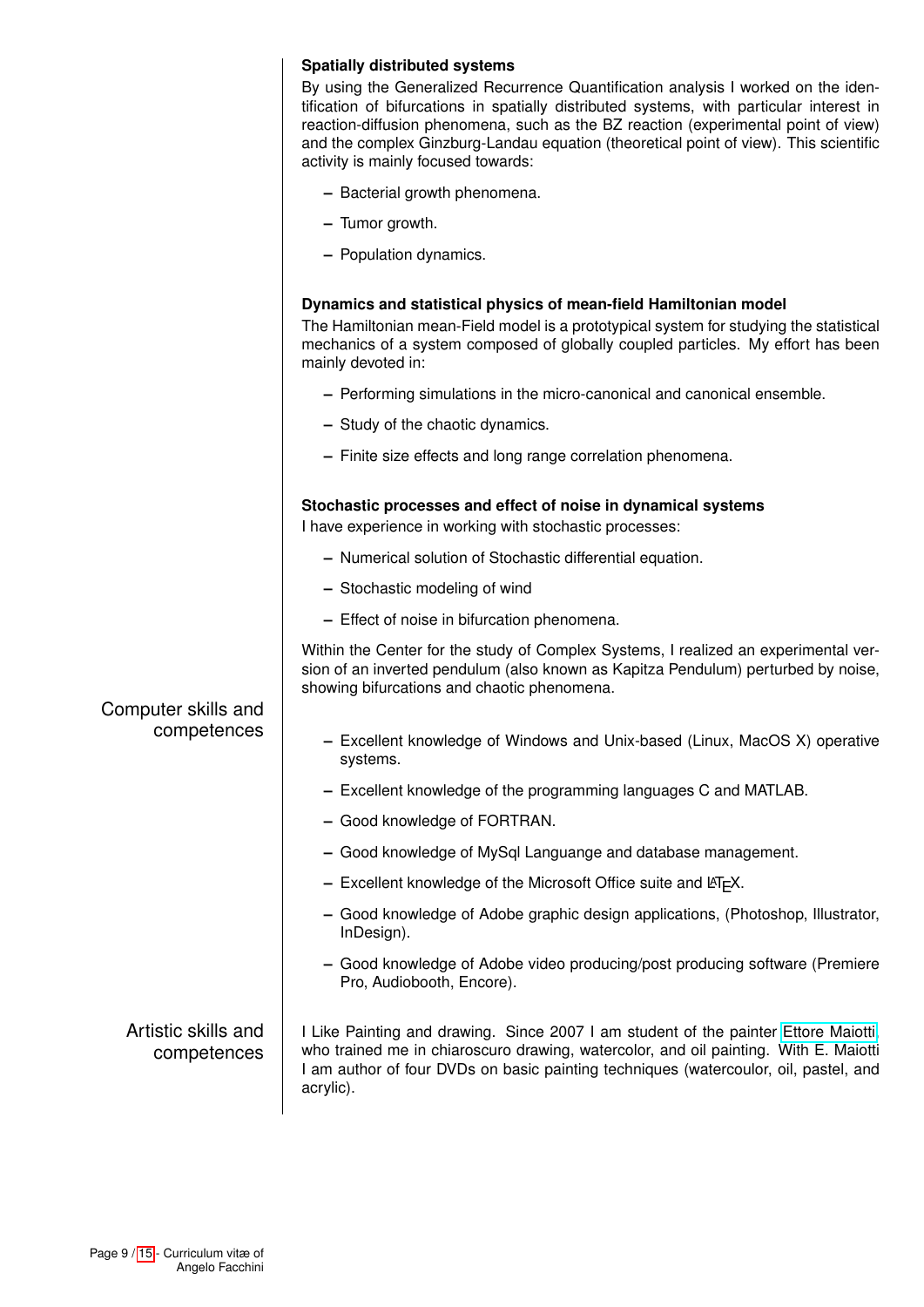| Other skills and<br>competences | - Hobbies: Ham-Radio, gardening, painting.<br>- Sports: Karate, tennis, running.<br>- Strategy games: I enjoy the ancient game of Go.                                                                         |  |  |
|---------------------------------|---------------------------------------------------------------------------------------------------------------------------------------------------------------------------------------------------------------|--|--|
| Driving licence(s)              | Patente B                                                                                                                                                                                                     |  |  |
| <b>Additional information</b>   |                                                                                                                                                                                                               |  |  |
| Memberships                     | Since May 2016 I am Accademico Fisiocritico, i.e. member of the Siena Academy<br>of Sciences (Accademia de' Fisiocritici), founded in Siena on March 1691. I am also<br>member of the following institutions: |  |  |
|                                 | - Institute of the Electric and Electronic Engineers (IEEE).                                                                                                                                                  |  |  |
|                                 | - Deutsche Physikalische Gesellschafft (DPG).                                                                                                                                                                 |  |  |
|                                 | - American Physical Society (APS).                                                                                                                                                                            |  |  |
| Reviewer activity               | I serve as referee for the following international Journals:                                                                                                                                                  |  |  |
|                                 | - Applied Energy                                                                                                                                                                                              |  |  |
|                                 | - Nature Scientific Reports                                                                                                                                                                                   |  |  |
|                                 | - Physical Review E.                                                                                                                                                                                          |  |  |
|                                 | - Physica A.                                                                                                                                                                                                  |  |  |
|                                 | - Physics Letters A.                                                                                                                                                                                          |  |  |
|                                 | - Noise and Fluctuations Letters.                                                                                                                                                                             |  |  |
|                                 | - Communications in Nonlinear Science and Numerical Simulations.                                                                                                                                              |  |  |
|                                 | - Physica D.                                                                                                                                                                                                  |  |  |
|                                 | - International Journal of Bifurcation and Chaos.                                                                                                                                                             |  |  |
|                                 |                                                                                                                                                                                                               |  |  |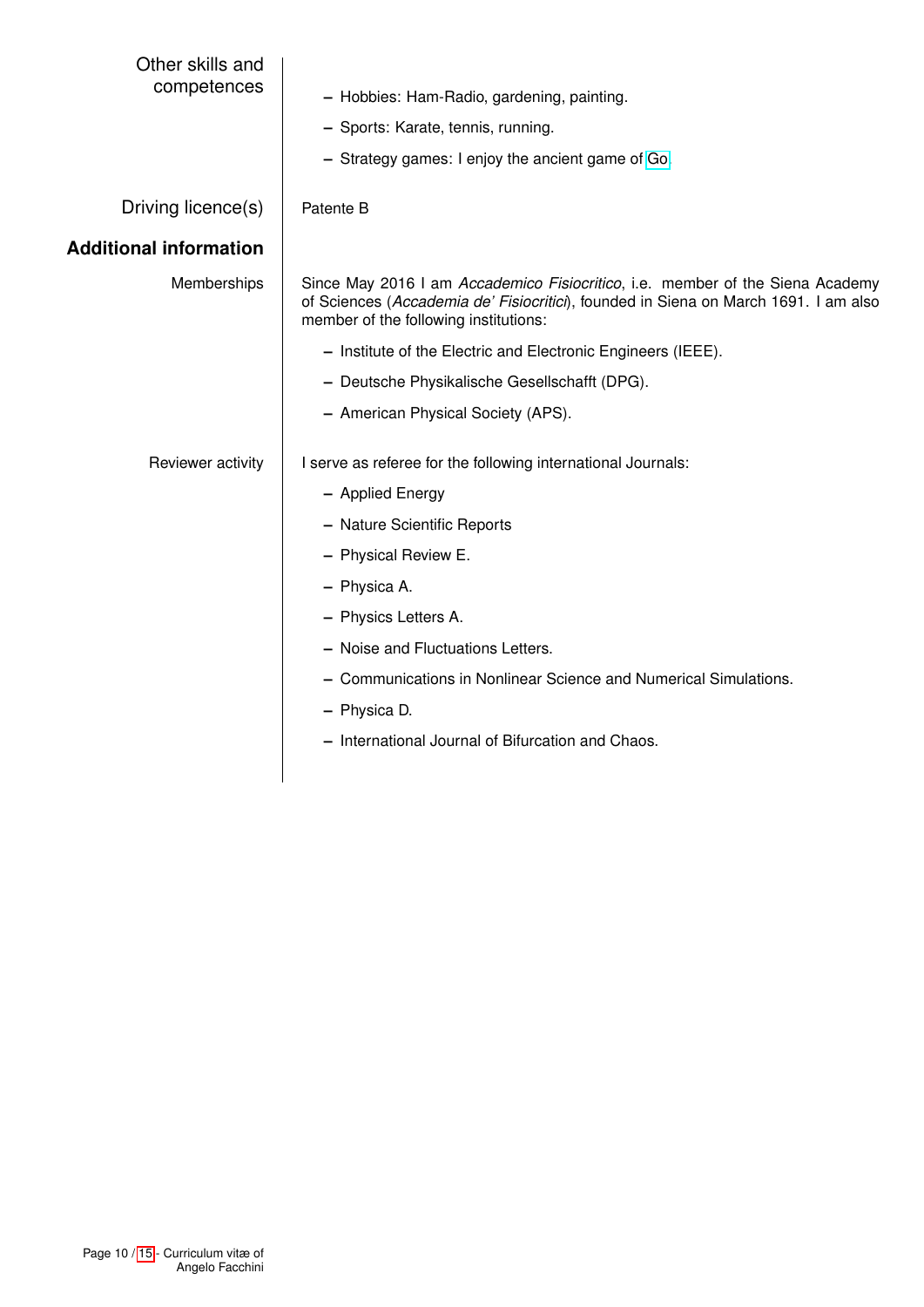# **Publications**

**Publications in peer-reviewd journals**

- 1. **A. Facchini**, S. Bastianoni, N.Marchettini, M.Rustici. Characterization of chaotic dynamics in the vocalization of Cervus elaphus corsicanus. Journal of Ac. Soc. Am. 114(6) 2003 [9 citations, IF 1.482].
- 2. **A. Facchini**, C. Bellieni, N. Marchettini, F. Pulselli, E.B.P. Tiezzi. Relating pain intensity of newborns to onset of nonlinear phenomena in cry recordings, Phys. Lett. A, 338(2005) 332-337 [7 citations, IF 1.550].
- 3. **A. Facchini**, H. Kantz, E. Tiezzi. Recurrence Plot analysis of nonstationary data: the understanding of curved patterns. Phys. Rev. E 72, 21915 (2005) [17 citations, IF 2.418].
- 4. **A. Facchini**, F. Delogu, L. Lambroni, F.M. Pulselli, E.B.P. Tiezzi. Experimental evidences for chaotic dynamics in the vocalizations of the humpback whale Megaptera novaeangliae. International Journal of Ecodynamics, 1(2), 180-188, 2006 [Non ISI Journal].
- 5. S. Bastianoni, **A. Facchini**, L. Susani, E. Tiezzi. Emergy as a function of exergy. Energy - The International Journal, **32** 1158-1162, 2007 [17 citations, IF 1.172].
- 6. **A. Facchini**, S. Wimberger, A. Tomadin. Multifractal fluctuations in the survivial probability of an open quantum system. Physica A, Vol 376, 266-274, 2007 [2 citations, IF 1.430].
- 7. **A. Facchini**, C. Mocenni, N. Marwan, A. Vicino, E. Tiezzi. Nonlinear time series analysis of dissolved oxygen in the Orbetello Lagoon (ITALY), Ecological Modelling, **203** 339-348, 2007 [11 citations, IF 2.077].
- 8. G. Fontani, S. Migliorini, R. Benocci, **A. Facchini**, M. Casini, F. Corradeschi. Effect of mental imagery on the development of skilled motor actions, *Percept. Mot. Skills*, Vol 105, 803-826, 2007 [10 citations IF 0.55].
- 9. **A. Facchini**, H. Kantz.Curved structures in recurrence plots: The role of the sampling time. Phys Rev E, **75** 36215, 2007 [8 citations, IF 2.483].
- 10 **A. Facchini**, C. Mocenni, A. Vicino. Generalized Recurrence Plots for the analysis of images from spatially distributed systems, Physica D, **238**, 162-169, 2009 [4 citations, IF 1.568].
- 11 Charles L. Webber Jr., Norbert Marwan, **Angelo Facchini**, Alessandro Giuliani. Simpler methods do it better: Success of Recurrence Quantification Analysis as a general purpose data analysis tool Physics Letters A, **373**, 3753-3756, 2009 [2 citations, IF 2.009].
- 12 **A. Facchini**, F. Rossi, C. Mocenni. Spatial recurrence strategies reveal different routes to Turing pattern formation in chemical systems, *Phys. Lett. A*, **373**, 4266-4272, 2009 [1 citation, IF 2.009].
- 13 A. Barucci, G. Macaluso, D. Mecatti, L. Noferini, D. Fanelli, **A. Facchini**, M. Materassi, M. Pieraccini, C. Atzeni. Universal fluctuations in tropospheric radar measurements, *Europhysics Letters*, **89**, 20006, 2010 [1 citations, IF 2.893 (estimate) ].
- 14 C. Mocenni, **A. Facchini**, A. Vicino. Identifying the dynamics of complex spatiotemporal systems by spatial recurrence properties. *Proc. Nat. Academy of Sciences*, **107**, 8097-8102, 2010 [0 citations IF 9.432 (estimate)].
- 15 C. Mocenni, **A. Facchini**, A. Vicino. Comparison of recurrence quantification methods for the analysis of temporal and spatial chaos. *Math and Comp. Modelling*, in press, 2010 [ 0 citations IF 1.103 (estimate)].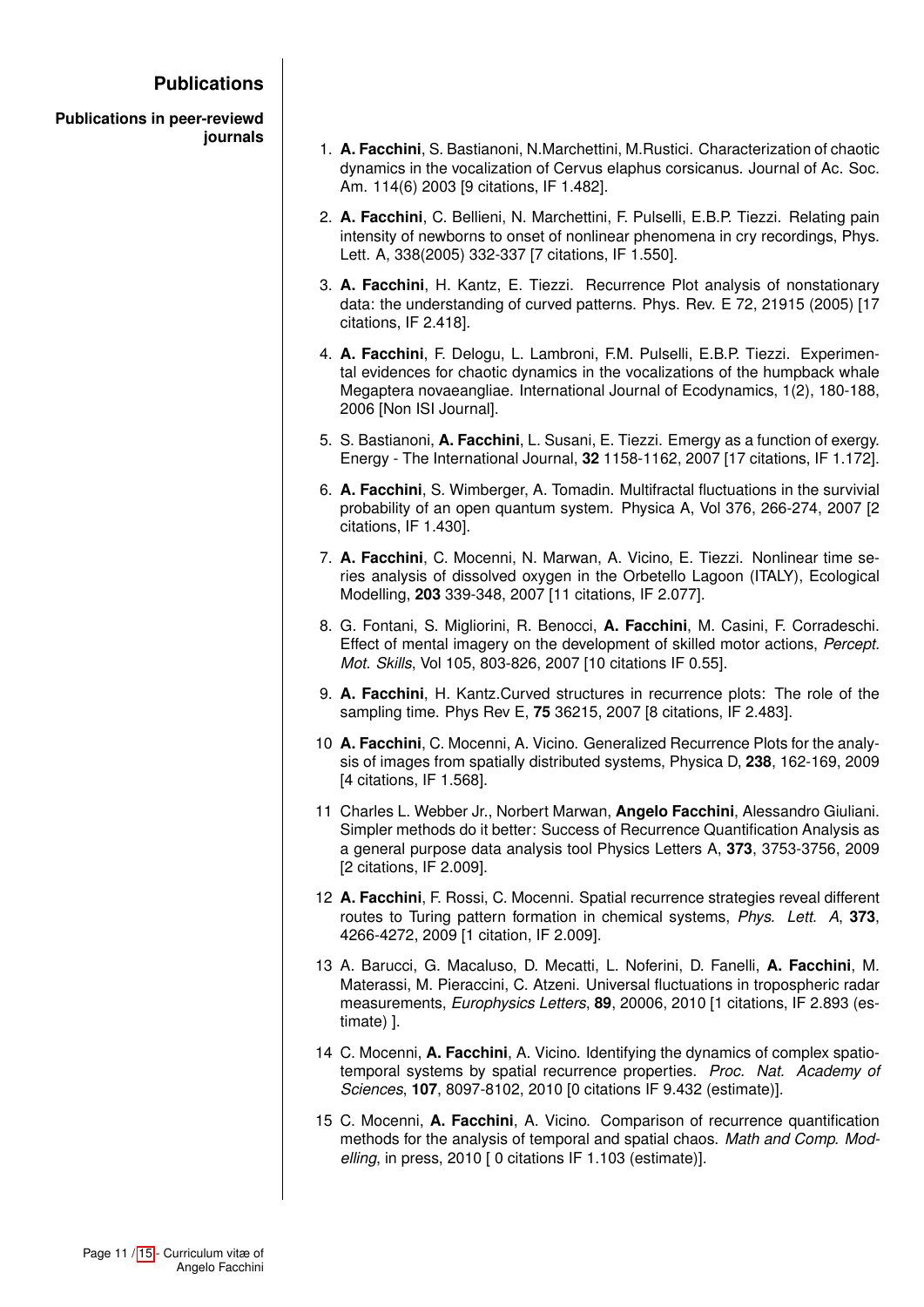|                                 | 16 A. Facchini, C. Mocenni. Filling gaps in ecological time series by means of twin<br>surrogates, Int. J. Bifurcation and Chaos, in press, 2010 [0 citations IF 0.918<br>(estimate)].                                                                                                |
|---------------------------------|---------------------------------------------------------------------------------------------------------------------------------------------------------------------------------------------------------------------------------------------------------------------------------------|
|                                 | 17 A. Facchini, C. Mocenni. Recurrence Indicators for the estimation of character-<br>istic size and frequency of spatial patterns, Chaos and Complexity Lett., 6(1-2),<br>2012. [0 citations, IF=NA].                                                                                |
|                                 | 18 A. Facchini, C. Mocenni. Recurrence methods for the identification of morpho-<br>genetic patterns, PLOS-ONE, 8(9), e73686, 2013. [1 citation, IF=3.73].                                                                                                                            |
|                                 | 19 C. Kennedy, I. Stewart, N. Ibrahim, A. Facchini, R. Mele. Developing a multi-<br>layered indicator set for urban metabolism studies in megacities, Ecol. Indica-<br>tors, 47, 7-15. [1 citation, IF=3.23].                                                                         |
|                                 | 20 C. Kennedy, I. Stewart, A. Facchini, R. Mele et al., Energy and material flows<br>in megacities, Proc. of the Nat. Ac. of Science, vol. 122, 19, 2015. [IF=9.8]                                                                                                                    |
|                                 | 21 L. Valori, G.L. Giannuzzi, A. Facchini, T. Squartini, D. Garlaschelli, R. Basosi.<br>A Generation-attraction model for renewable energy flows in Italy: a complex<br>network approach, Eur. Phys. J. - Special Topics, Accepted.                                                   |
| <b>Submitted papers</b>         | A. Facchini, C. Kennedy, I. Stewart, R. Mele, The energy metabolism of Megacities,<br>submitted to Applied Energy. Major revisions pending                                                                                                                                            |
| <b>Monographic issues</b>       | Norbert Marwan, Angelo Facchini, Marco Thiel, Joseph P. Zbilut and Holger Kantz.<br>20 Year of Recurrence Plots: Perspectives for a Multi-purpose Tool of Nonlinear Data<br>Analysis, European Physical Journal - Special Topics, volume 164, 1-2, 2008 [2 cita-<br>tions, IF 0.689]. |
| <b>Citation report</b>          |                                                                                                                                                                                                                                                                                       |
|                                 | - Sum of the Times Cited: 394                                                                                                                                                                                                                                                         |
|                                 | $- h$ -index: 12                                                                                                                                                                                                                                                                      |
| <b>Books Chapters</b>           | In O. Nel-lo, R. Mele (eds), Cities in the 21st Century, Routledge, 2016.<br><b>Essays</b>                                                                                                                                                                                            |
|                                 | 1. G. Bocchi, A. Facchini, Living at the edge of Chaos: a complex systems view of<br>cities, pp. 99-105.                                                                                                                                                                              |
|                                 | <b>Outlooks (short case studies)</b>                                                                                                                                                                                                                                                  |
|                                 | 1. A. Facchini The "città diffusa" of the Po valley, p. 57                                                                                                                                                                                                                            |
|                                 | 2. A. Facchini Climate-sensitive urbanization in Tokyo-Yokohama, p. 106                                                                                                                                                                                                               |
|                                 | 3. A. Facchini, Shaping the city with big data: Seattle, Chicago, and Lyon, p. 178                                                                                                                                                                                                    |
|                                 | 4. A. Facchini, Res Novae: new things and concepts in the smart city of Bari, p.<br>205                                                                                                                                                                                               |
|                                 | 5. A. Facchini, Exchanging recyclable waste for electricity in Fortaleza, p. 290.                                                                                                                                                                                                     |
| <b>Conference contributions</b> | <b>Full papers</b>                                                                                                                                                                                                                                                                    |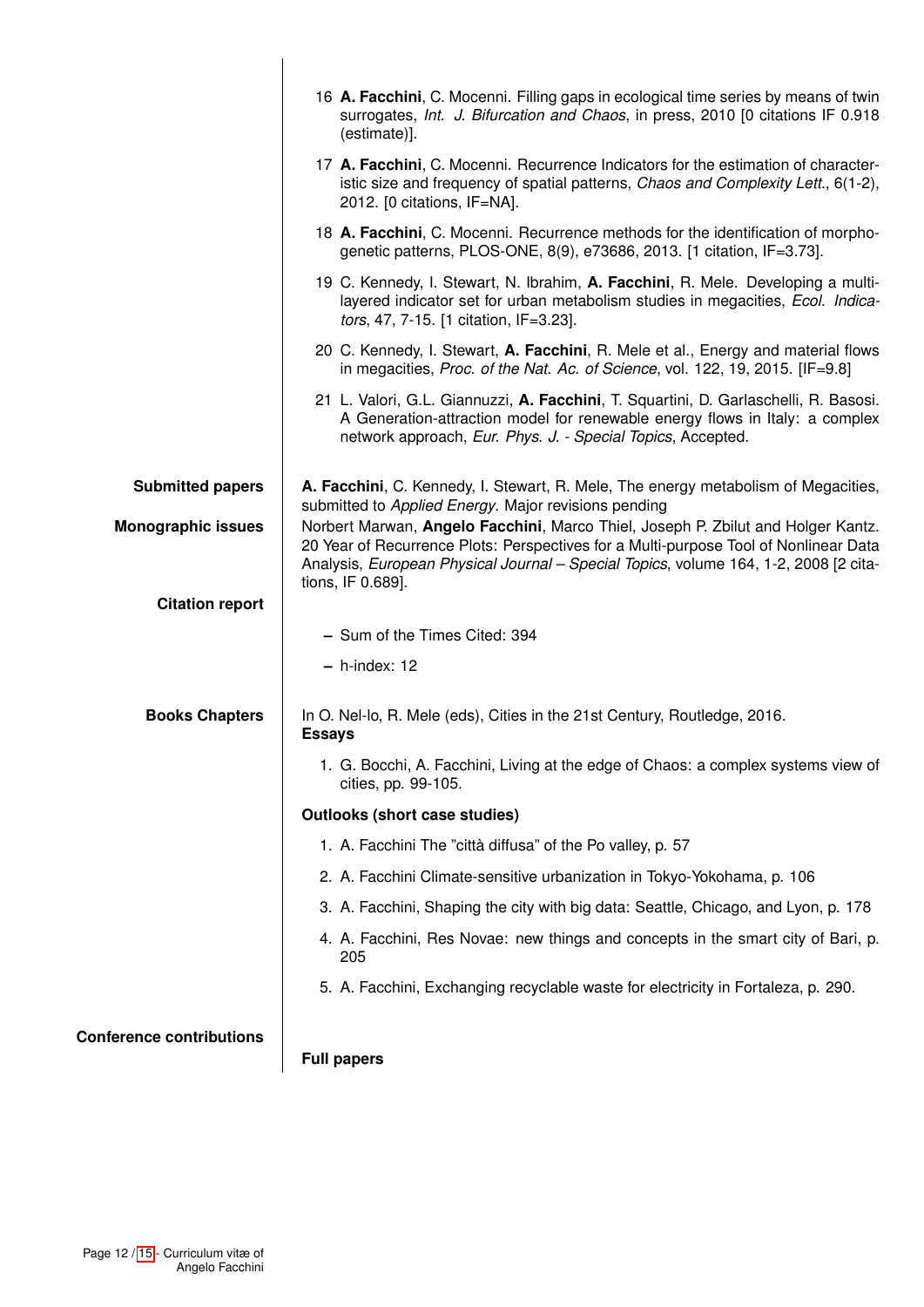- 1. **A.Facchini**, E.B.P. Tiezzi, A. Mecocci. An Interactive Evolutionary Algorithm for Adaptive User Interface Design, Intersymp' 2002.
- 2. M. Rustici, G. Lai, **A. Facchini**, S. Bastianoni. Experimental evidences for chaotic dynamics in the roar of Cervus elaphus corsicanus. Design and Nature 2002. Udine.
- 3. M. Rosini, **A. Facchini**, M. P. Picchi. Composing Indicators in a multilayered perspective: towards a hermeneutics of sustainbility. The sustainable city, segovia 2002.
- 4. V. Niccolucci, R. Ridolfi, **A. Facchini**. The emergy analysis of the province of Siena in the SPIn-Eco project, Ecosud 2003.
- 5. E.B.P Tiezzi, F.M. Pulselli, **A.Facchini**. Determination of Pain intensity in newborns by time series analysis. Design and Nature 2004, WIT Press.
- 6 **A. Facchini**, C. Mocenni, E. Tiezzi, A. Vicino. Nonlinear time series analysis of ecological data collected in the Lagoon of Orbetello (Italy). Ecosud 2005, WIT Press.
- 7 **A. Facchini**, S. Ruffo. Low dimensional Features of the Hamiltonian Mean Field model, in *Dynamics and Thermodynamics of Systems with Long-Range interactions: Theory and Experiments*, Volume 970, pp. 109-116.
- 8 **A. Facchini**, C. Mocenni, A. Vicino. Identification of Bifurcations of Distributed Systems Using Generalized Recurrence Quantification Analysis. 15th IFAC symposium on System identification, Saint-Malo, 2009.
- 9 **A. Facchini**, A. Lenzini, C. Mocenni, M. Rossi. Reccurrence Quantification Analysis for the classification of Lung sounds, *AIP Proceedings of the International Conference o Numerical and Applied Mathematics*, Rodos, 2010.
- 10 **A. Facchini**, C. Mocenni. Filling gaps in complex time series by means of twin surrogates, *AIP Proceedings of the International Conference of Numerical and Applied Mathematics*, Rodos, 2010.
- 11 S. Paoletti, M. Casini, A. Giannitrapani, **A. Facchini**, A. Garulli, A. Vicino. Load forecasting for active distribution networks, IEEE-PES ISGT Europe, 2011.
- 12 A. Vicino, S. Paoletti, A. Giannitrapani, A. Garulli, M. Casini, **A. Facchini**. Predizione del carico e della generazione distribuita per reti di distribuzione attive, Convegno Nazionale AIET, 2011.
- 13 **A. Facchini**, A. Rubino. Time recurrence structure of electricity markets: the case of UK, 14th IAEE Energy Conference, Rome, November 29, 2014.

**Oral communications**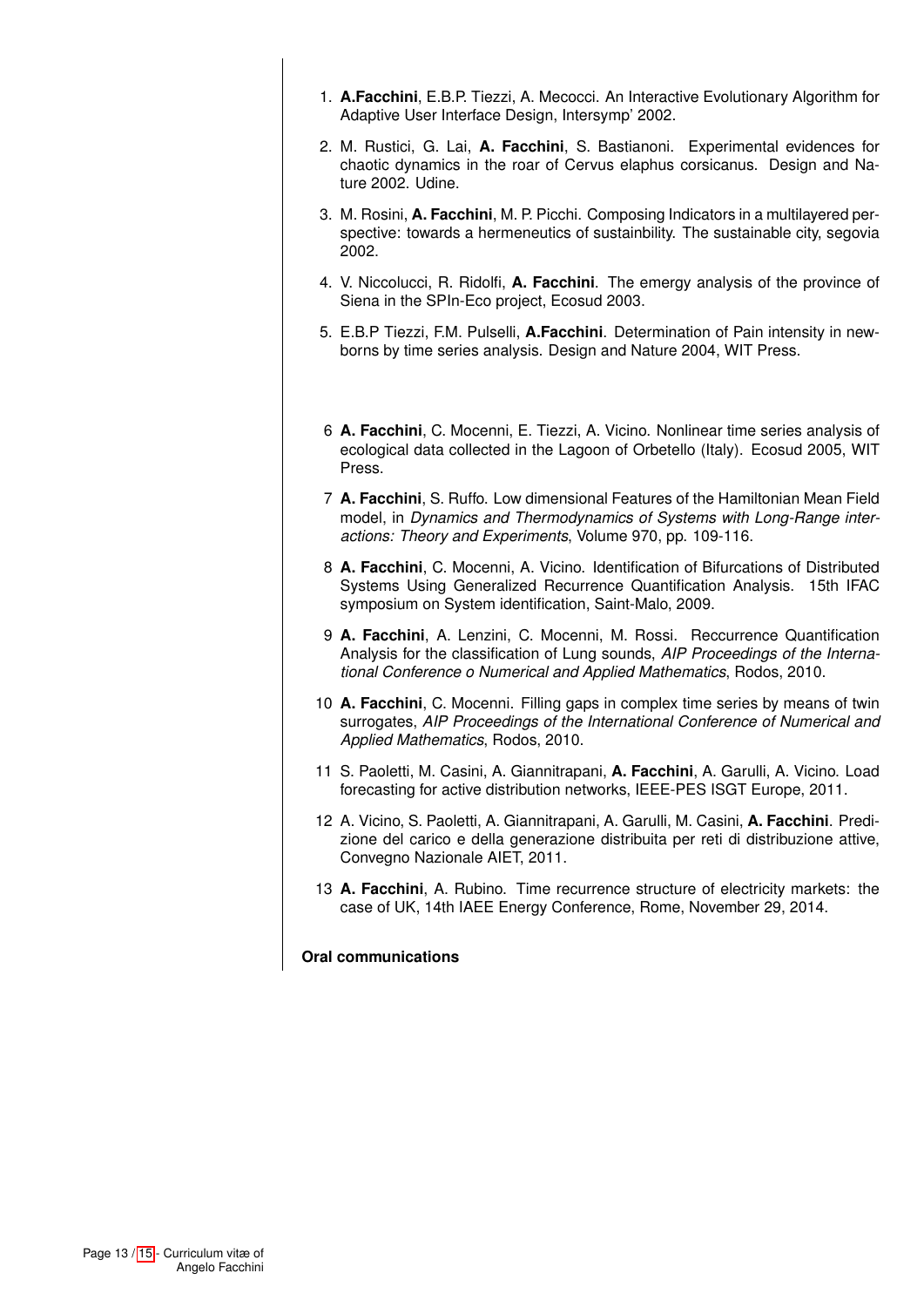- 1. **A. Facchini**, M. Rustici, L. Bracchini, C. Rossi, E. Tiezzi, chaotic dynamics of chemico-physical parameters of Montepulciano lake, 10th EuCheMS-DCE International conference on chemistry and the environment, Sept. 2005, Rimini.
- 2. **A. Facchini**, H. Kantz, N. Marchettini, E. Tiezzi. Curved patterns in recurrence plots, 13th Int. IEEE Workshop on Nonlinear Dynamics of Electronic Systems, Potsdam, 2005.
- 3. **A. Facchini**, C. Mocenni, N. Marwan, A. Vicino. Recurrence Quantification Analysis of the Dissolved Oxygen time series recorded in a coastal Mediterranean lagoon, Congrès scientifique sur les Environnements Côtiers Vannes, 6-7 septembrer 2006.
- 4. **A. Facchini**, A. Tomadin, S. Wimberger. Multifractal conductance fluctuations. DPG-Frühjahrstagung 2007, Regensburg.
- 5. **A. Facchini**, H. Kantz. The origin of curved patterns in Recurrence Plots, Second International Workshop on Recurrence Plots, 2007, Siena.
- 6. C. Mocenni, **A. Facchini**, A. Vicino. Defining new measures of image complexity using the Generalized Recurrence Quantification Analysis, Second International Workshop on Recurrence Plots, 2007, Siena.
- 7. **A. Facchini**, S. Ruffo. Memory effects in the particles' clustering in the Mean Field Hamiltonian model, DPG-Frühjahrstagung 2008, Berlin.
- 8. **A. Facchini**, C. Mocenni, A. Vicino. Chaos induced oscillations by multiplicative noise in the Kapitza Pendulum, DPG-Frühjahrstagung 2008, Berlin.
- 9. **A. Facchini**, S. Ruffo. Reproduction of the collective behavior of the Hamiltonian Mean Field Model by means of a single forced oscillator, DPG-Frühjahrstagung 2009, Dresden.
- 10. **A. Facchini**, C. Mocenni, A. Vicino. Generalized Recurrence Quantification analysis reveals road to turbulence in the 2D Ginzburg-Landau equation, DPG-Frühjahrstagung 2009, Dresden.
- 11. **A. Facchini**, A. Rubino. Time recurrence structure of electricity markets: the case of UK, Workshop NERI, 15 February, 2014, Padova.
- 12. **A. Facchini**, C. Kennedy, I. Stewart, R. Mele. The challenge of sustainability in megacities, World Urban Forum 7, 2014, Medellin.
- 13. **A. Facchini**, C. Kennedy, I. Stewart, R. Mele. Energy and material flows in megacities, XXIV Conference of the Italian Ecological Society, 15 September, 2014, Ferrara.